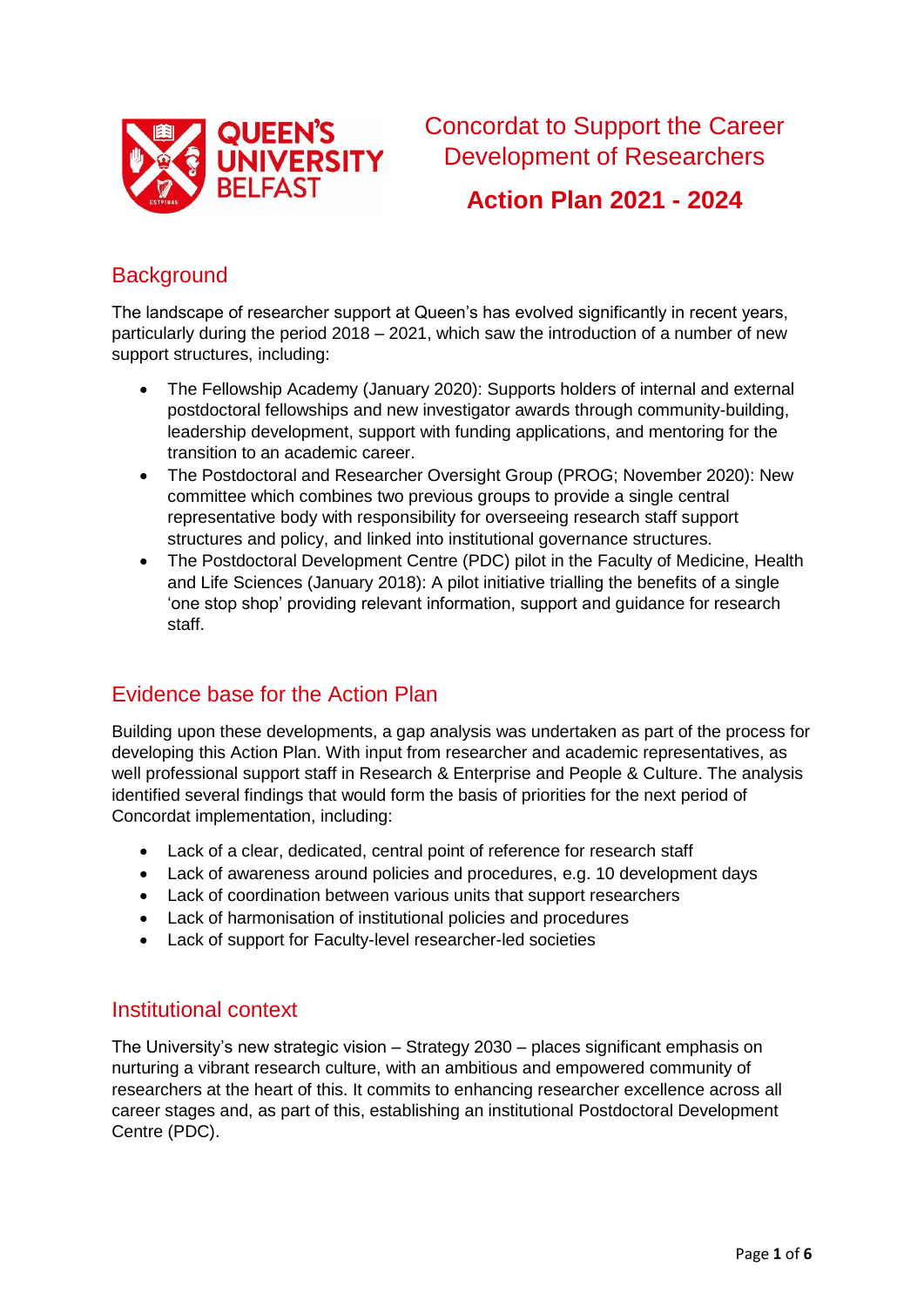Linked to this, the institutional Research Culture Action Plan (RCAP) identifies, as one of its five strategic priorities, the need to "respect and facilitate the diverse range of career pathways that exist within research, both in and out of academia, and provide tailored support to attract and retain talent across the research community".

#### Key Priorities – 2021 to 2024

Building upon the significant progress made since 2018, the findings of the gap analysis, and the commitments made in Strategy 2030, a detailed business case was developed and approved for an institutional Postdoctoral Development Centre (PDC) – following on from the success of the MHLS faculty pilot.

To be launched in October 2021, the PDC represents a significant milestone for researcher support at Queens: the establishment of a central and coordinated 'one stop shop' for postdoctoral and research staff across all three faculties, providing advice, support and guidance across the 'postdoc experience'.

The PDC will work in concert with other professional support teams and faculty offices to coordinate the University's Concordat Action Plan. In doing so, three main areas of priority focus have been identified: Awareness, Provision and Consistency – which each align with one or more Concordat principles.

- **Awareness**: Ensure researchers are aware of the support available to them and how to access it. This will involve, via the new PDC, providing a clear first point of contact for all researcher-related queries, designing a new website regrouping learning and development offering, opportunities, policies and other resources, and reviewing the induction process.
- **Provision:** Ensure high-quality support and resources are provided across the main areas of interest for personal and career development. This will include introducing one-to-one career support for researchers and new resources where gaps have been identified, such as transitioning beyond academia. We will better coordinate career support between the different departments involved, to allow for better use of resources, and will support the University's ambitions for a continuum in research careers, with individuals at any stage being able to benefit, and benefit from, individuals at other stages.
- **Consistency**: Improve the consistency of the experience of researchers across different parts of the institution, initially by extending the remit of the Postdoctoral Development Centre beyond the Faculty of Medicine, Health and Life Sciences. We will also review policies, procedures and practices applying to researchers, and, as relevant, clarify key information for researchers. To consistently review this, and ensure support is fit for purpose, we will create a network of representatives championing the Concordat principles and institutional initiatives across faculties and schools.

### Action Plan

The specific actions to be undertaken as part of this Plan are detailed below, aligned with the Concordat pillars and obligations. The **Appendix** (available on the [Researcher Development](https://www.qub.ac.uk/sites/pdc/Policyguidance/ResearcherDevelopmentConcordat/)  [Concordat Page\)](https://www.qub.ac.uk/sites/pdc/Policyguidance/ResearcherDevelopmentConcordat/) provides further detail on the responsible units for each action, success measures, and target completion dates.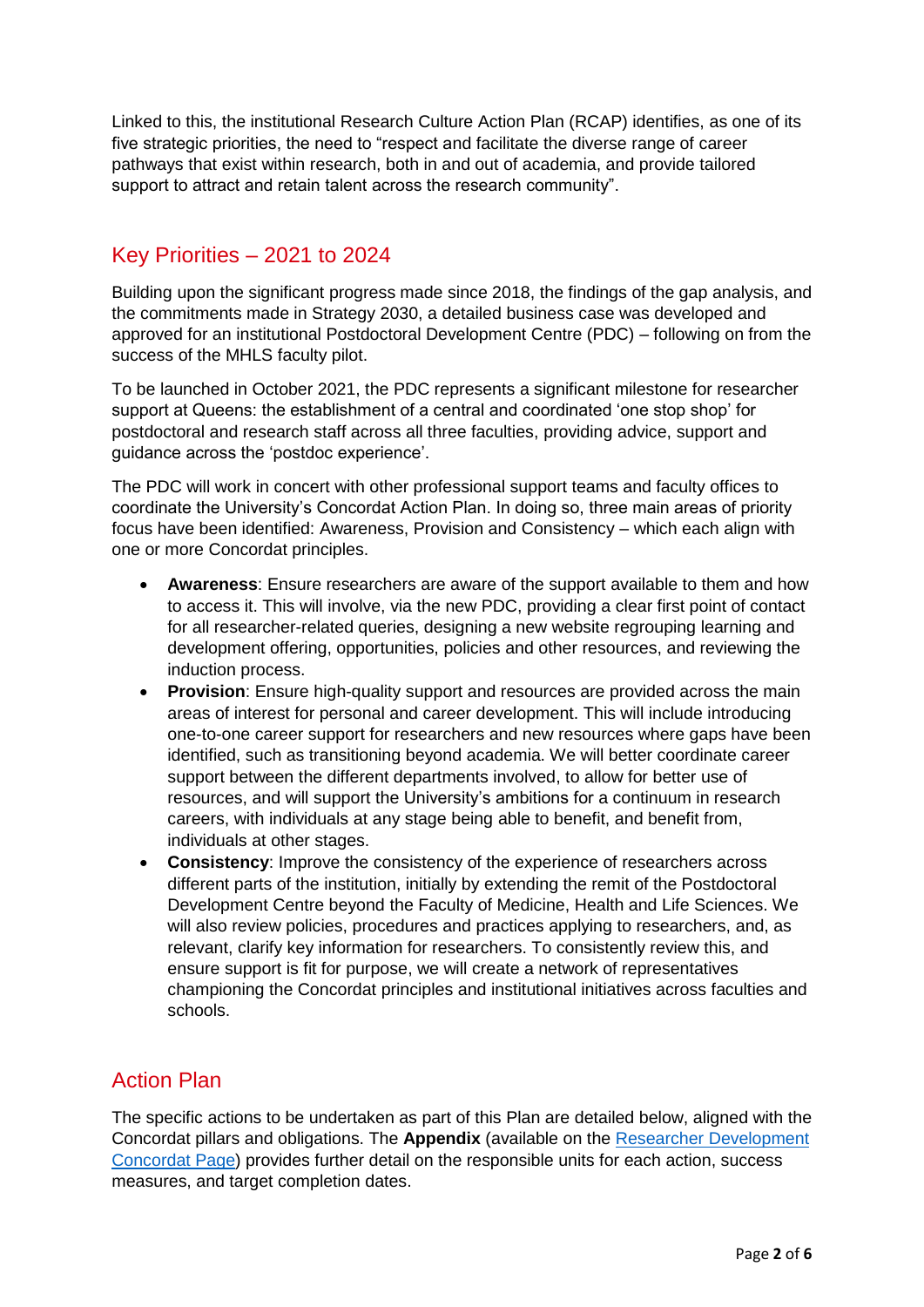#### **Environment and Culture**

| <b>Obligation</b>                                                  |    | <b>Action</b>                                                                                                             |
|--------------------------------------------------------------------|----|---------------------------------------------------------------------------------------------------------------------------|
| EC1. Ensure that all relevant staff                                |    | 1. New institutional PDC will publish a central website to act as a single point of reference for information for         |
| are aware of the Concordat.                                        |    | researchers, including the Concordat                                                                                      |
|                                                                    |    | 2. Processes for new staff (advertisements, new appointment materials, induction) will incorporate an overview of         |
|                                                                    |    | the Concordat, the PDC, and other relevant supports                                                                       |
| EC2. Ensure that institutional                                     | 1. | New institutional PDC will be launched to a) represent the interests of all researchers in the development of new         |
| policies and practices relevant to                                 |    | policies and procedures, and b) identify gaps in existing policy or guidance which are relevant to but do not make        |
| researchers are inclusive, equitable                               |    | specific provisions for research staff (e.g. supervision, teaching)                                                       |
| and transparent, and are well-                                     |    | 2. Postdoctoral and Research Staff Oversight Group (PROG) will act as a single representative committee to consult        |
| communicated to researchers and                                    |    | on strategies, policies and procedures relevant to researchers and feed into institutional governance structures via      |
| their managers.                                                    |    | representation on R&I Committee                                                                                           |
|                                                                    |    | 3. New PDC website will sign-post to policies and procedures relevant to researchers, including user-friendly and         |
|                                                                    |    | accessible overview                                                                                                       |
|                                                                    |    | 4. New PDC website will focus on improving the accessibility of new and existing online resources and develop an          |
|                                                                    |    | accessibility checklist for PDC events                                                                                    |
| EC3. Promote good mental health                                    |    | 1. New workshop will be developed on personal effectiveness and time management, focussing on benefits for                |
| and wellbeing through, for example,                                |    | research outcomes, personal wellbeing etc.                                                                                |
| the effective management of                                        |    | 2. Learning and development opportunities around resilience and wellbeing will be provided for researchers as part        |
| workloads and people, and effective                                |    | of core offering                                                                                                          |
| policies and practice for tackling                                 |    | 3. Wider institutional review of bullying and harassment policies will consider issues specific to research staff as part |
| discrimination, bullying and                                       |    | of its remit                                                                                                              |
| harassment, including providing                                    |    | 4. Consolidated effort to promote relevant policies and approaches to addressing 'cultural' issues, including bullying    |
| appropriate support for those                                      |    | and harassment, to researchers and their managers, as well as available learning resources (e.g. relevant                 |
| reporting issues. EC4. Ensure that                                 |    | courses on LinkedIn Learning)                                                                                             |
| managers of researchers are                                        |    | 5. Work with the postdoctoral community and managers to develop best-practice guidelines on work-life balance for         |
| effectively trained in relation to                                 |    | researchers                                                                                                               |
| equality, diversity and inclusion,<br>wellbeing and mental health. |    | 6. Consolidated push to ensure high completion rates of the mandatory diversity and inclusion training module             |
|                                                                    |    | amongst researchers and their managers                                                                                    |
| EC5. Ensure researchers and their                                  | 1. | Continued annual implementation of the Research Integrity Concordat across the institution, with researcher               |
| managers are aware of, and act in                                  |    | engagement encouraged by the PDC                                                                                          |
| accordance with, the highest                                       |    | Promote and facilitate the Epigeum online course on good research practice to researchers                                 |
| standards of research integrity.                                   | 3. | Review the learning and development offering in responsible research practices, data management and research              |
|                                                                    |    | integrity as pertains to researchers, and publish new or complementary online guidance, particularly for fellowship       |
|                                                                    |    | applicants                                                                                                                |
|                                                                    |    | 4. Encourage academic departments to introduce initiatives to facilitate open discussion and perpetuate good              |
|                                                                    |    | research practice (e.g. journal clubs, lab meetings)                                                                      |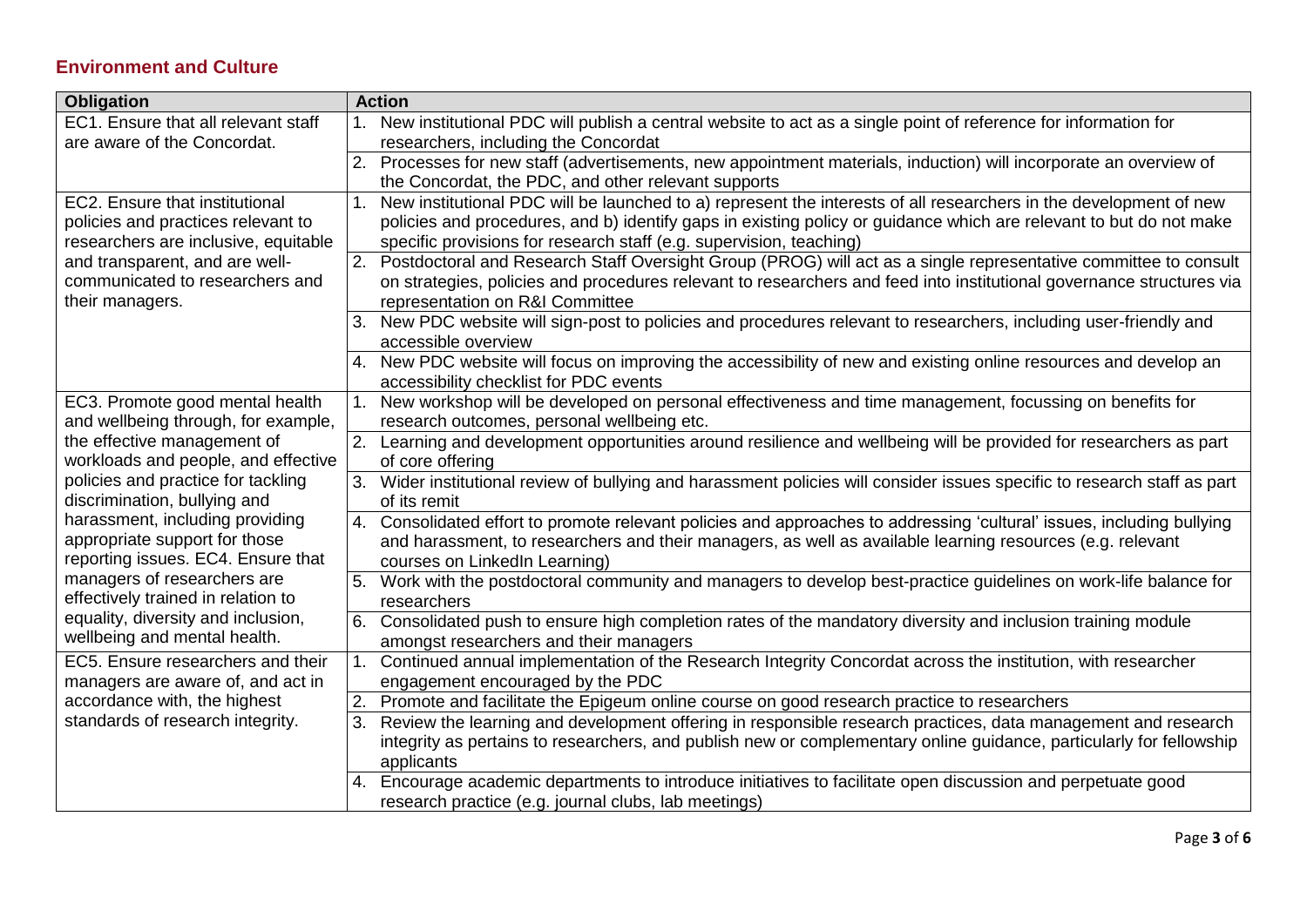| <b>Obligation</b>                  | <b>Action</b>                                                                                                         |
|------------------------------------|-----------------------------------------------------------------------------------------------------------------------|
|                                    | 5. Establish a peer-network for postdocs to advise and support each other in relation to good practices in research,  |
|                                    | including experimental design, analysis, ethics application preparation etc.                                          |
|                                    | 6. Work with academic departments to facilitate opportunities for researchers to present and receive peer feedback    |
|                                    | on their research, internally and externally                                                                          |
| EC6. Regularly review and report   | 1. Work with Faculties/ Schools to ensure that School Management Board meetings include a standing item on            |
| on the quality of the research     | postdoctoral researchers and ideally include a postdoctoral representative                                            |
| environment and culture, including | 2. Full implementation of Research Culture Action Plan (RCAP) actions that relate to researchers and collect specific |
| seeking feedback from researchers, | feedback on researchers via wider culture surveys                                                                     |
| and use the outcomes to improve    | 3. Establish a representative network, including postdocs and academics from across Queens, to report issues and      |
| institutional practices.           | challenges, share local examples of best practice, and champion the Concordat                                         |

# **Employment**

| <b>Obligation</b>                                                                                                                                                                                                 | <b>Actions</b>                                                                                                                                                                                                                                                   |
|-------------------------------------------------------------------------------------------------------------------------------------------------------------------------------------------------------------------|------------------------------------------------------------------------------------------------------------------------------------------------------------------------------------------------------------------------------------------------------------------|
| E1. Ensure open, transparent and<br>merit-based recruitment, which<br>attracts excellent researchers, using<br>fair and inclusive selection and<br>appointment practices.                                         | Review current practice for costing research staff on grants to ensure sufficient funding is available to offer<br>competitive salaries and attract/retain the best talent                                                                                       |
| E2. Provide an effective induction,<br>ensuring that researchers are<br>integrated into the community and<br>are aware of policies and practices<br>relevant to their position.                                   | Review induction processes for new research staff to provide relevant and up-to-date information, including:<br>Regularly updated 'welcome booklet' provided to all new starts<br>Overview of all relevant policies/ procedures, and sign-posting to PDC website |
|                                                                                                                                                                                                                   | Extend the availability of buddy/ peer mentoring schemes beyond initial MHLS pilot to encompass all three<br>2.<br>faculties                                                                                                                                     |
| E3. Provide clear and transparent<br>merit-based recognition, reward and<br>promotion pathways that recognise<br>the full range of researchers'<br>contributions, and the diversity of<br>personal circumstances. | Annual celebration for National Postdoc Appreciation Week, to include annual postdoc awards for each faculty,<br>and continually review the programme based on feedback each year                                                                                |
|                                                                                                                                                                                                                   | 2. Continue to offer two dedicated categories as part of institutional Vice-Chancellor's Research Prizes, i.e.<br>Postdoctoral Researcher & Early-Career Researcher                                                                                              |
|                                                                                                                                                                                                                   | 3.<br>Review processes for recognising contribution of postdocs to research outputs, grants etc., including via<br>introduction of the CREDIT Taxonomy and Narrative CVs as part of Research Culture Action Plan                                                 |
|                                                                                                                                                                                                                   | 4. In line with commitments made in Strategy 2030 and RCAP, conduct a systemic review of institutional policies and<br>support for career pathways for those employed on 'research only' contracts with a view to creating a dedicated<br>'Research' pathway     |
|                                                                                                                                                                                                                   | Launch a further recruitment process to the Illuminate Vice-Chancellor's Fellowship scheme<br>5.                                                                                                                                                                 |
| E4. Provide effective line and<br>project management training                                                                                                                                                     | Consolidated effort to promote the "People Manager Essentials" programme and other resources for managers of<br>fixed-term researchers, modifying/adding new resources as required (e.g. adapted PDR for researchers)                                            |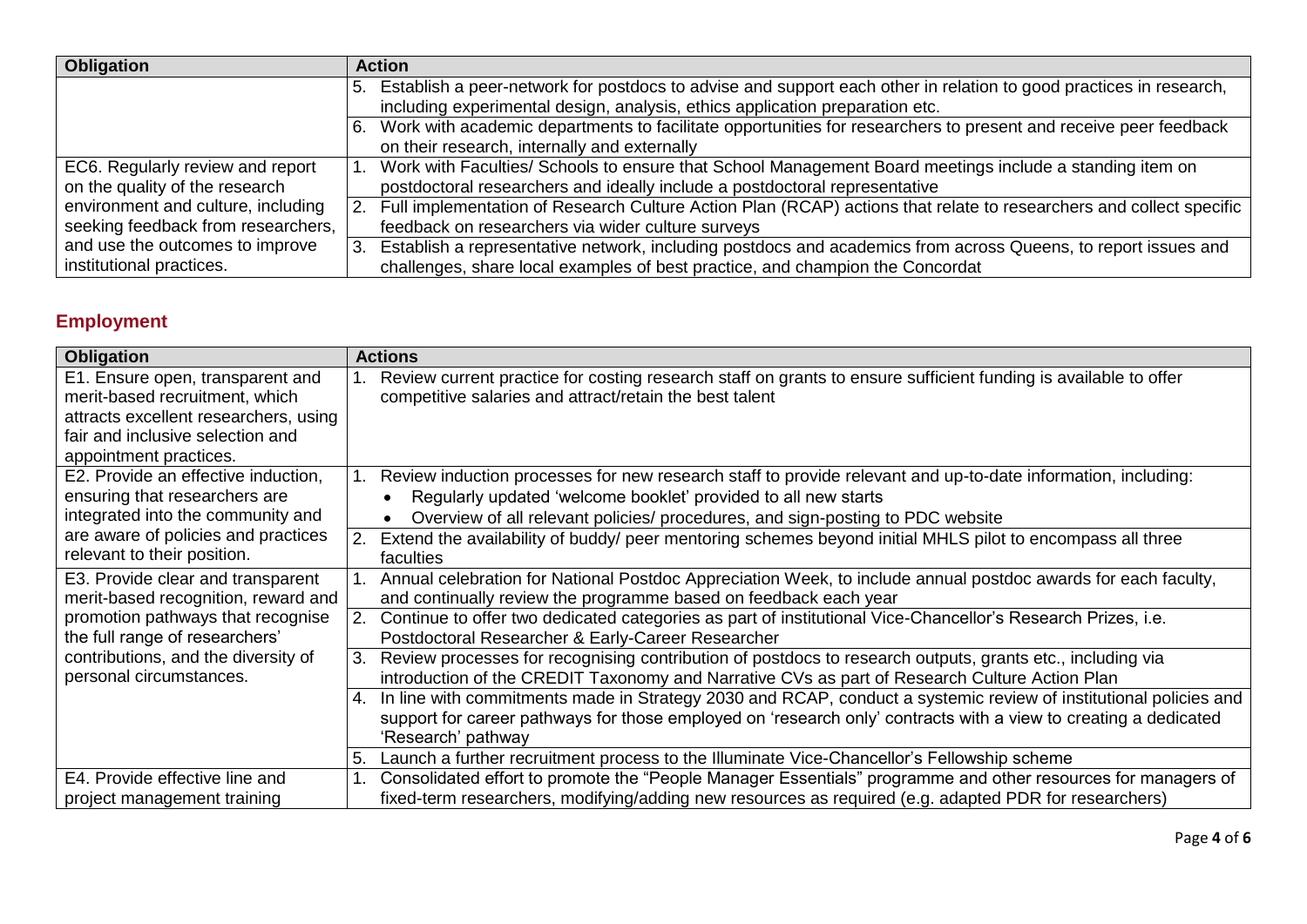| <b>Obligation</b>                                                                                                                     | <b>Actions</b>                                                                                                                                                                                                                                                                                    |
|---------------------------------------------------------------------------------------------------------------------------------------|---------------------------------------------------------------------------------------------------------------------------------------------------------------------------------------------------------------------------------------------------------------------------------------------------|
| opportunities for managers of<br>researchers, heads of department                                                                     | Provide leadership and management development opportunities for independent fellows and early-career<br><sup>2.</sup><br>researchers (e.g. mentoring/coaching) notably via the Fellowship Academy                                                                                                 |
| and equivalent.                                                                                                                       |                                                                                                                                                                                                                                                                                                   |
| E5. Ensure that excellent people<br>management is championed<br>throughout the organisation and<br>embedded in institutional culture, | Leadership, management and citizenship will continue to be monitored through annual PDR and Academic<br>Progression processes, and ongoing reviews of workload allocation and Academic Progression will take input<br>from the PDC and PROG to ensure researcher needs and concerns are addressed |
| through annual appraisals,<br>transparent promotion criteria, and<br>workload allocation.                                             | Also see E.4.1                                                                                                                                                                                                                                                                                    |
| E6. Seek to improve job security for<br>researchers, for example through<br>more effective redeployment                               | Better promote internal career opportunities to fixed-term researchers. PDC will work with P&C and others to help<br>promote better understanding of existing recruitment processes, such as redeployment, internal and externally<br>advertised opportunities                                    |
|                                                                                                                                       | Also see E.3.4                                                                                                                                                                                                                                                                                    |

### **People, Culture and Career Development**

| <b>Obligation</b>                            | <b>Actions</b>                                                                                                          |
|----------------------------------------------|-------------------------------------------------------------------------------------------------------------------------|
| PCD1. Provide opportunities,                 | Consolidate effort to promote the commitment to 10 annual career development days to researchers and their              |
| structured support, encouragement            | managers in all faculties                                                                                               |
| and time for researchers to engage in $ 2$ . | Review data on uptake of learning and development opportunities, as well as feedback from faculty societies, to         |
| a minimum of 10 days professional            | better understand levels of engagement across the institution (including with the 10 days policy)                       |
| development pro rata per year,               |                                                                                                                         |
| recognising that researchers will            |                                                                                                                         |
| pursue careers across a wide range           |                                                                                                                         |
| of employment sectors.                       |                                                                                                                         |
| PCD2. Provide training, structured           | 3. Conduct a review of existing training opportunities across the institution to a) present comprehensive information   |
| support, and time for managers to            | on the PDC website and b) identify gaps in current provision                                                            |
| engage in meaningful career                  | Scope the potential for accredited/ qualifying programmes for researcher cohorts (e.g. project management)              |
| development reviews with their               | Continue to deliver, and expand where possible, the Postdoctoral Group Mentoring programme<br>5.                        |
| researchers.                                 | Conduct a review of existing training and accreditation opportunities for teaching available to researchers (e.g.<br>6. |
|                                              | AF-HEA) and bring forward recommendations where appropriate                                                             |
|                                              |                                                                                                                         |
|                                              | Also see E.4.1                                                                                                          |
| PCD3. Ensure that researchers have           | Develop and implement a comprehensive and complementary suite of career development support between the                 |
| access to professional advice on             | PDC, OD, Graduate School etc.                                                                                           |